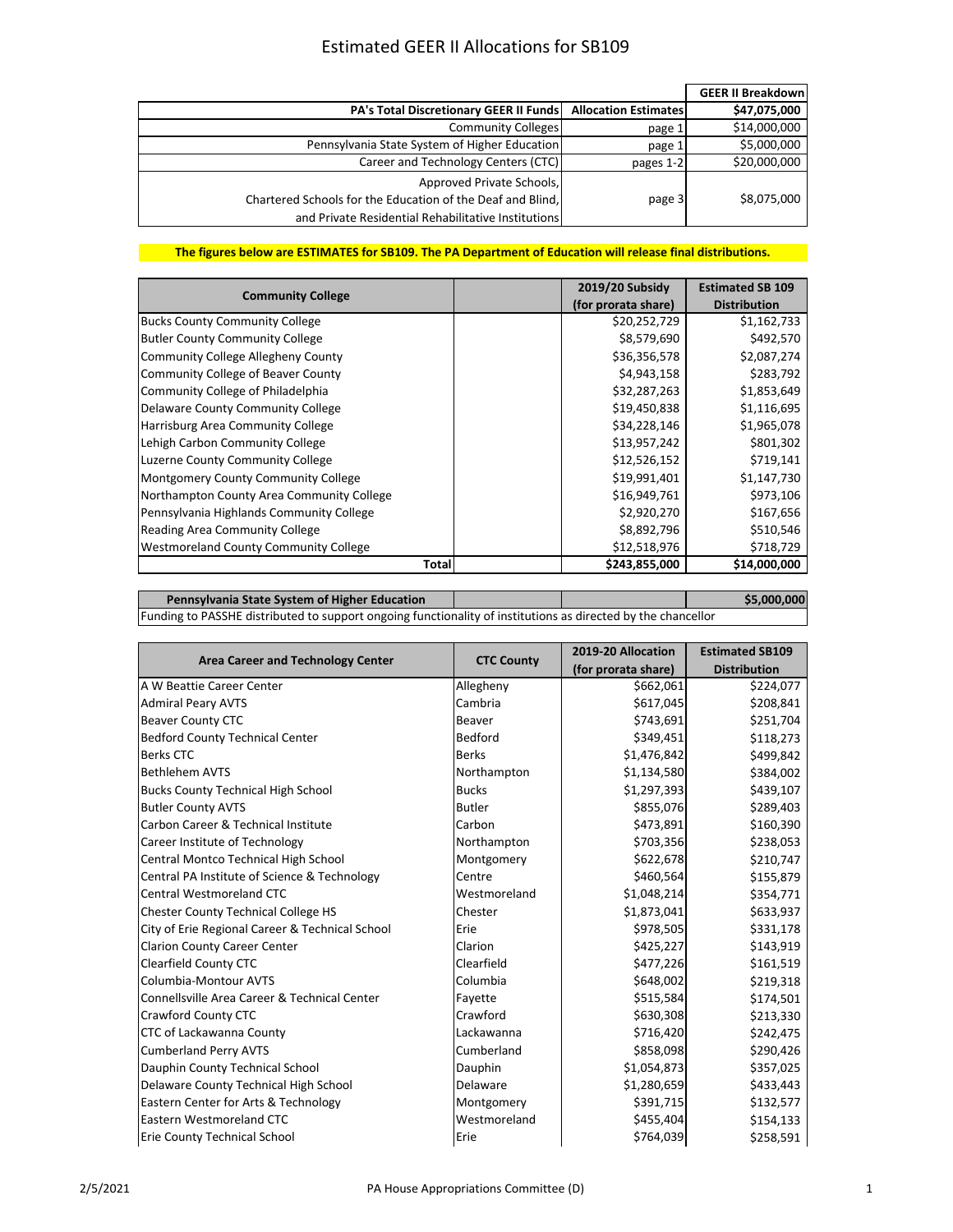## Estimated GEER II Allocations for SB109

|                                                            |                             | <b>GEER II Breakdownl</b> |
|------------------------------------------------------------|-----------------------------|---------------------------|
| PA's Total Discretionary GEER II Funds                     | <b>Allocation Estimates</b> | \$47,075,000              |
| <b>Community Colleges</b>                                  | page 1                      | \$14,000,000              |
| Pennsylvania State System of Higher Education              | page 1                      | \$5,000,000               |
| Career and Technology Centers (CTC)                        | pages 1-2                   | \$20,000,000              |
| Approved Private Schools,                                  |                             |                           |
| Chartered Schools for the Education of the Deaf and Blind, | page 3                      | \$8,075,000               |
| and Private Residential Rehabilitative Institutions        |                             |                           |

| The figures below are ESTIMATES for SB109. The PA Department of Education will release final distributions. |                   |                     |                        |
|-------------------------------------------------------------------------------------------------------------|-------------------|---------------------|------------------------|
| Area Career and Technology Center (continued)                                                               | <b>CTC County</b> | 2019-20 Allocation  | <b>Estimated SB109</b> |
|                                                                                                             |                   | (for prorata share) | <b>Distribution</b>    |
| Fayette County Career & Technical Institute                                                                 | Fayette           | \$689,335           | \$233,307              |
| Forbes Road CTC                                                                                             | Allegheny         | \$739,968           | \$250,444              |
| Franklin County CTC                                                                                         | Franklin          | \$860,868           | \$291,363              |
| <b>Fulton County AVTS</b>                                                                                   | Fulton            | \$188,568           | \$63,821               |
| Greater Altoona CTC                                                                                         | <b>Blair</b>      | \$1,015,546         | \$343,715              |
| Greater Johnstown CTC                                                                                       | Cambria           | \$422,867           | \$143,121              |
| <b>Greene County CTC</b>                                                                                    | Greene            | \$380,114           | \$128,651              |
| Hazleton Area Career Center                                                                                 | Luzerne           | \$621,608           | \$210,385              |
| Huntingdon County CTC                                                                                       | Huntingdon        | \$315,361           | \$106,735              |
| Indiana County Technology Center                                                                            | Indiana           | \$560,635           | \$189,749              |
| Jefferson County-DuBois AVTS                                                                                | Jefferson         | \$381,109           | \$128,987              |
| Keystone Central CTC                                                                                        | Clinton           | \$299,134           | \$101,243              |
| Lancaster County CTC                                                                                        | Lancaster         | \$1,832,893         | \$620,348              |
| Lawrence County CTC                                                                                         | Lawrence          | \$467,318           | \$158,165              |
| Lebanon County CTC                                                                                          | Lebanon           | \$711,326           | \$240,750              |
| Lehigh Career & Technical Institute                                                                         | Lehigh            | \$2,516,307         | \$851,652              |
| Lenape Tech                                                                                                 | Armstrong         | \$616,845           | \$208,773              |
| Lycoming CTC                                                                                                | Lycoming          | \$304,119           | \$102,930              |
| McKeesport Area Tech Ctr                                                                                    | Allegheny         | \$313,674           | \$106,164              |
| Mercer County Career Center                                                                                 | Mercer            | \$535,273           | \$181,165              |
| Middle Bucks Institute of Technology                                                                        | <b>Bucks</b>      | \$556,771           | \$188,441              |
| Mifflin County Academy of Science and Technology                                                            | Mifflin           | \$343,099           | \$116,123              |
| Mon Valley CTC                                                                                              | Washington        | \$548,226           | \$185,549              |
| Monroe Career & Tech Inst                                                                                   | Monroe            | \$1,149,786         | \$389,149              |
| North Montco Tech Career Center                                                                             | Montgomery        | \$757,280           | \$256,304              |
| Northern Tier Career Center                                                                                 | <b>Bradford</b>   | \$502,495           | \$170,071              |
| Northern Westmoreland CTC                                                                                   | Westmoreland      | \$445,163           | \$150,667              |
| Northumberland County CTC                                                                                   | Northumberland    | \$249,532           | \$84,455               |
| Parkway West CTC                                                                                            | Allegheny         | \$662,354           | \$224,176              |
| Philadelphia AVTS                                                                                           | Philadelphia      | \$7,185,176         | \$2,431,846            |
| Pittsburgh AVTS                                                                                             | Allegheny         | \$455,714           | \$154,238              |
| Reading Muhlenberg CTC                                                                                      | <b>Berks</b>      | \$1,333,301         | \$451,260              |
| Schuylkill Technology Centers                                                                               | Schuylkill        | \$875,651           | \$296,367              |
| Seneca Highlands Career and Technical Center                                                                | McKean            | \$386,197           | \$130,709              |
| Somerset County Technology Center                                                                           | Somerset          | \$448,377           | \$151,755              |
| Steel Center for Career and Technical Education                                                             | Allegheny         | \$758,740           | \$256,798              |
| <b>SUN Area Technical Institute</b>                                                                         | Union             | \$524,183           | \$177,411              |
| Susquehanna County CTC                                                                                      | Susquehanna       | \$434,598           | \$147,091              |
| <b>Upper Bucks County Technical School</b>                                                                  | <b>Bucks</b>      | \$553,646           | \$187,383              |
| Venango Technology Center                                                                                   | Venango           | \$665,529           | \$225,250              |
| <b>Warren County AVTS</b>                                                                                   | Warren            | \$423,204           | \$143,235              |
| West Side CTC                                                                                               | Luzerne           | \$630,606           | \$213,431              |
| Western Area CTC                                                                                            | Washington        | \$414,435           | \$140,267              |
| Western Montgomery CTC                                                                                      | Montgomery        | \$515,107           | \$174,340              |
| Wilkes-Barre Area CTC                                                                                       | Luzerne           | \$865,549           | \$292,948              |
| York Co School of Technology                                                                                | York              | \$2,120,842         | \$717,806              |
| <b>Total</b>                                                                                                |                   | \$59,092,373        | \$20,000,000           |